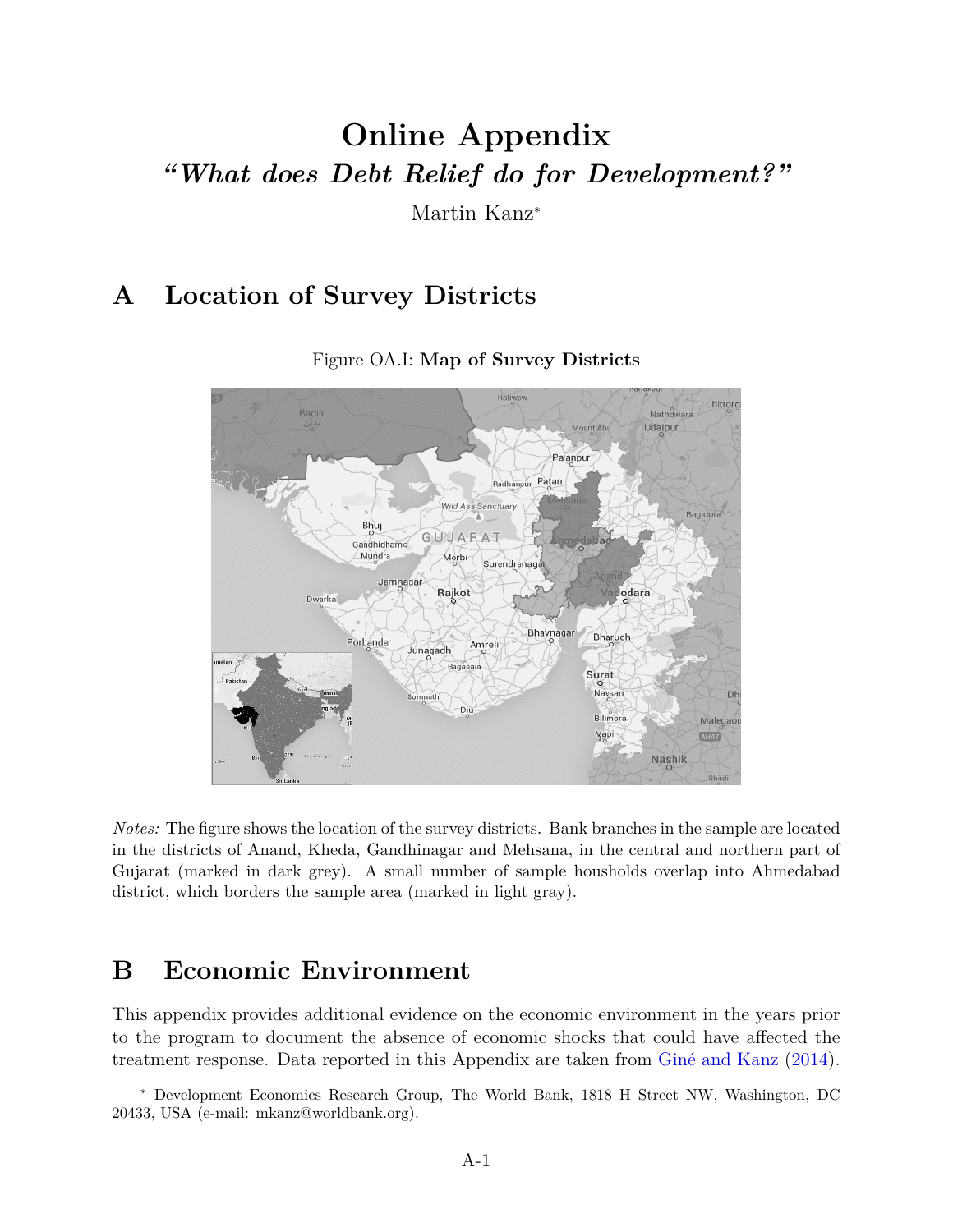The main type of economic shocks affecting Indian agriculture are weather shocks, in particular the timing and abundance of the Northwest Monsoon. Table OA.I, Panel A, shows the deviation of monsoon rainfall from its long-run trend for a sample of 493 Indian districts for a window of  $\pm 4$  years around the program date, based on official rainfall data from the *Indian Meteorological Department*. There is no indication that the survey districts, or India as a whole experienced any particularly bad monsoon seasons in the years leading up to the program. In fact, monsoon rainfall was significantly above its long-run average in the sample districts in the three years prior to the ADWDRS bailout.

Second, to check for the possibility of non-monsoon related shocks to agriculture at the time of the program (such as demand shocks or declines in the price of export crops around the time of the 2008-2009 global economic crisis), Table OA.I, Panel B.1, reports agricultural revenue per capita for the sample districts and India as a whole. There is again no indication of negative demand shocks ahead of the bailout: agricultural revenue was not significantly below its long-run average prior to the program.

Finally, Table OA.I, B.2, summarizes the performance of agricultural loans for all of India and the sample districts in the years prior to the program announcement. If Indian agriculture had experienced any dramatic shocks not captured by weather or agricultural revenue (such as shocks to specific input or commodity prices), one would expect this to be reflected in a spike of agricultural defaults ahead of the program. While there is evidence of a steady increase of loan defaults in India overall, there is no indication of a discontinuous change in the performance of agricultural loans prior to the ADWDRS bailout.

#### Table OA.I: **Weather Shocks and Agricultural Performance**

The table shows summary statistics for weather shocks, agricultural revenue and the performance of agricultural loans for the sample districts and India as a whole. Panel A reports data on monsoon precipitation at the district level, measured as a percentage of its long-run average. Panel B.1 reports data on agricultural revenue per hectare, with the year 2008 normalized to 100, and Panel B.2 reports data on the share of non-performing agricultural loans in percent.

|                                              | 2004  | 2005                     | 2006   | 2007    | 2008   | 2009  | 2010   | 2011   | 2012  |
|----------------------------------------------|-------|--------------------------|--------|---------|--------|-------|--------|--------|-------|
| Panel A: Monsoon precipitation               |       |                          |        |         |        |       |        |        |       |
| India                                        | 87.14 | 97.71                    | 95.27  | 103.83  | 102.26 | 79.29 | 105.12 | 102.05 | 87.38 |
| Sample districts                             | 95.34 | 180.43                   | 163.10 | 122.78  | 78.96  | 57.62 | 109.80 | 90.39  | 74.10 |
| Pabel B.1: Agricutural revenue               |       |                          |        |         |        |       |        |        |       |
| India                                        | 86    | 93                       | 98     | 96      | 100    | 104   | 112    | 102    | 98    |
| Sample districts                             | 99    | 99                       | 91     | 107     | 100    | 117   | 121    | 122    | 102   |
| Panel B.2: Non-performing agricultural loans |       |                          |        |         |        |       |        |        |       |
| India                                        |       | ۰                        | 9.7    | 10.4    | 14.37  | 6.8   | 8.9    | 9.1    | 12.1  |
| Sample districts                             |       | $\overline{\phantom{0}}$ | 4.2    | $3.2\,$ | 3.50   | 3.0   | 6.5    | 9.1    | 10.8  |

## **C Integrity of the Assignment Variable**

The identification strategy relies on the assumption that manipulation of the assignment variable, which would make selection to either side of the discontinuity non-random, was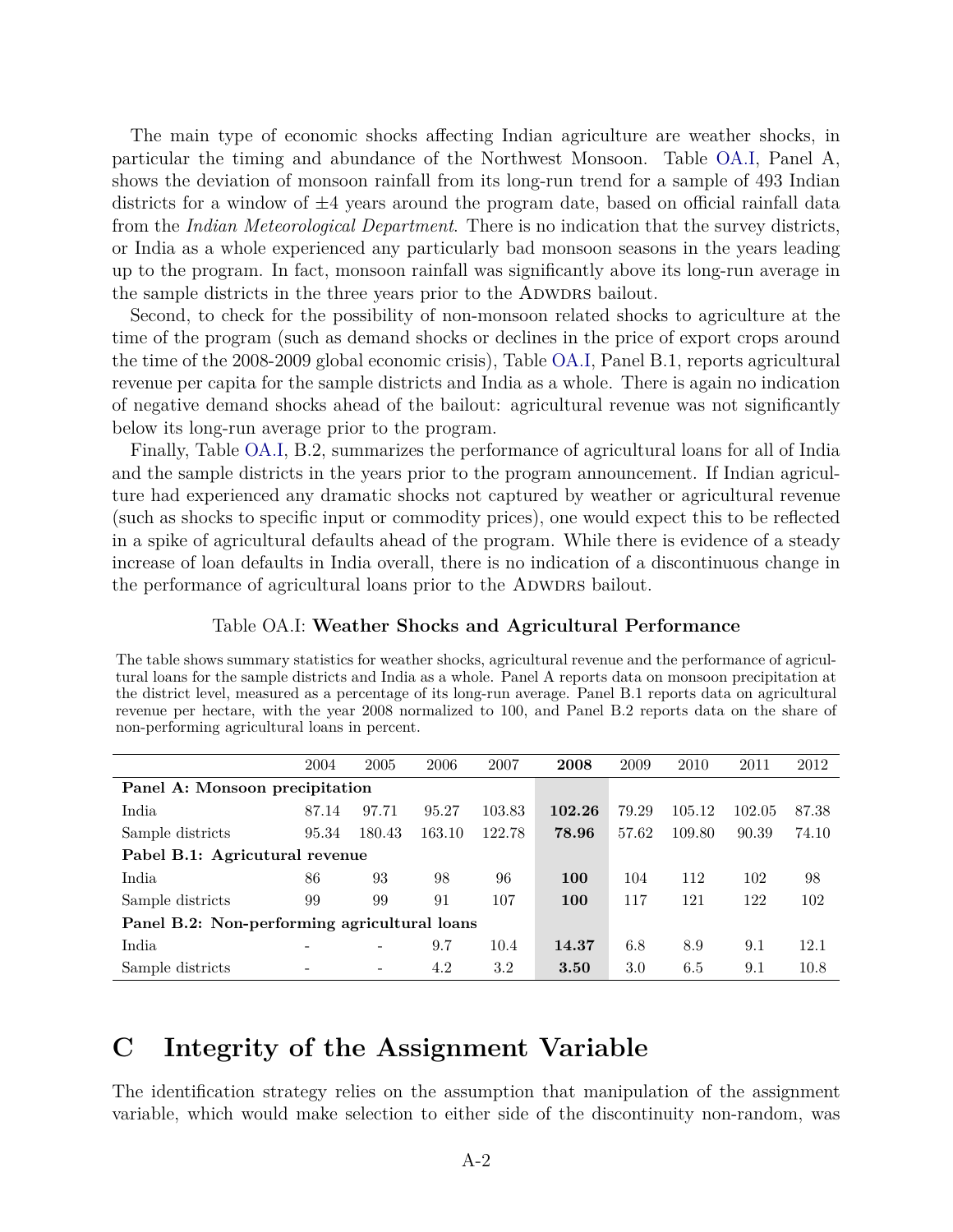not possible. This appendix reports the results of an audit of electronic land records to rule out the possibility of manipulation of treatment status. As noted in Section III, there is some evidence of bunching in the land distribution below the eligibility cutoff. This is concentrated in the subsample of accounts at cooperative banks, but may nonetheless give rise to the concern that manipulation of land records was possible.

Section III.C discusses the various features of the ADWDRS program that make manipulation of land records highly unlikely (such as the fact that program rules were implemented retroactively) and presents a number of robustness checks. Section IV additionally confirms that all results hold in a robustness sample, restricted to accounts at commercial banks, for which manipulation of land records can be ruled out.

As an additional robustness check, we conducted a large audit of bank reported land records, using data from Gujarat's centralized electronic *e-Dhara* database of land records. This database contains information on all official landholdings in the state, and is ideally suited to conduct an audit of bank-reported landholdings for several reasons. First, the *e-Dhara* database is centrally administered and controlled by an authrity separate from the institutions keeping land records at the village level. Second, each new entry or modification in the database undergoes several levels of scrutiny by local and central authorities to verify that the information provided is in fact authentic. Third, any changes in landholding status have to be confirmed and documented by independent authorities, so that even if borrowers had tried to manipulate their land records in response to the program, it is highly unlikely that they could have completed this process in the short time period between the program announcement and the implementation of debt relief.

## **Evidence from the Audit of Electronic Land Records**

To compare the landholding numbers reported by banks and survey respondents, we obtained official copies of the land records for 2,064 of the 2,897 survey respondents (71% of the sample). To collect electronic land records, survey teams approached the district accountant's office in each of the sample districts and collected printouts of the official land records for all sample households for which this information was available (district officials can access the *e-Dhara* database and generate printouts, but are not able to amend land records without additional cross-checks and verification). Table OA.II reports the land audit results.

There are several legitimate reasons for electronic landholding records to differ from the landholding numbers reported by banks. First, many banks accepted partial mortgages: to qualify for some loans, farmers were allowed to mortgage only a portion of their land. In these cases, the bank-reported landholding is less than the total land held by the farmers, and the smaller landholding amount will have been used to determine program qualification. This does not constitute manipulation, and does not affect the validity of the identification.

Second, in a much smaller number of cases loans considered the landholdings of multiple individuals. Most frequently, land held by members of the same extended household is pooled in order to qualify for a larger loan. In many cases, the loan was recorded as having a single beneficiary, and the total landholding was listed, even though the beneficiary did not himself own the entire listed land. In these cases, the bank-reported landholding is greater than the land owned by the farmer. This is also legitimate and does not violate the identification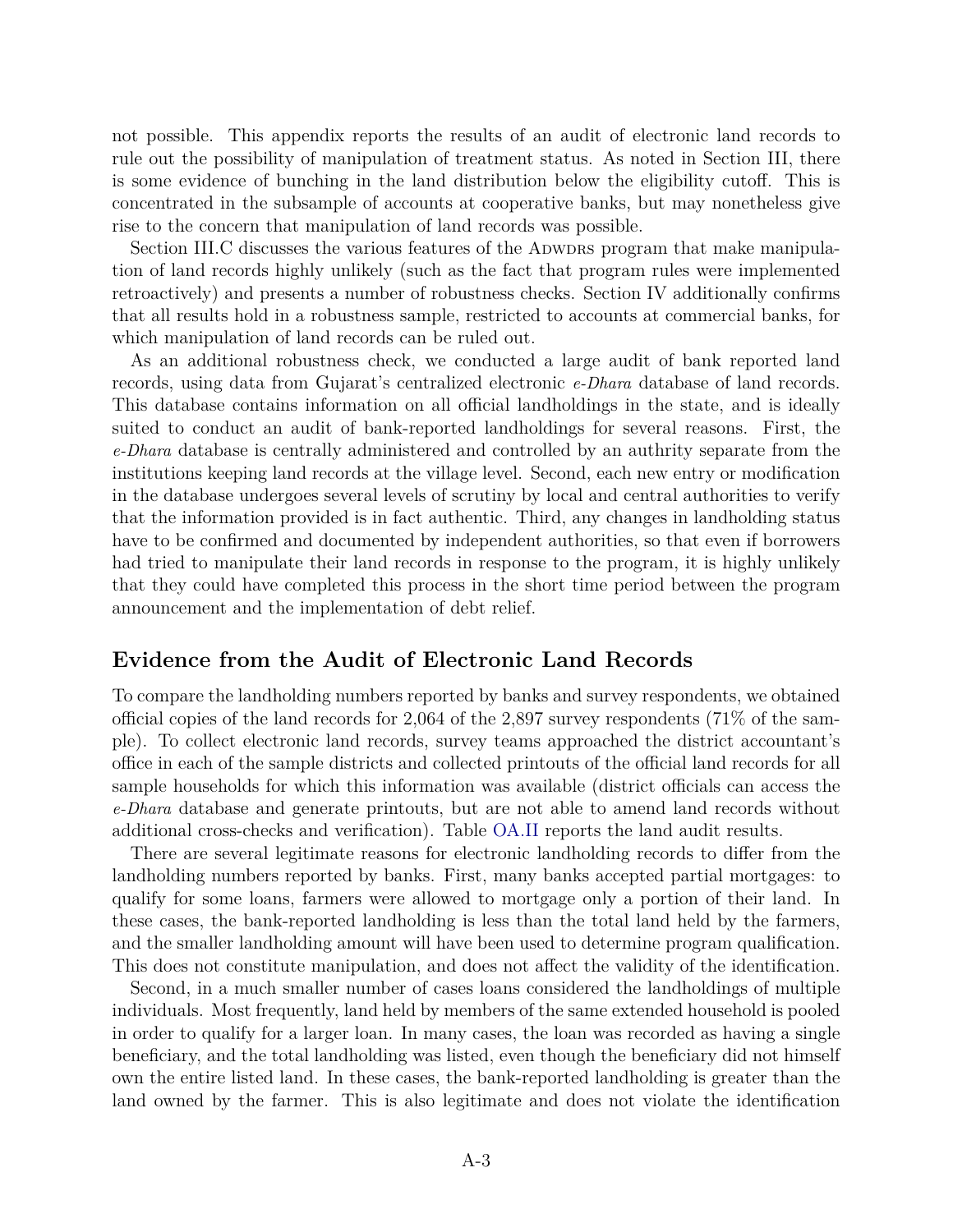assumption requiring no manipulation of landholdings in response to the program rules.

Third, rounding and conversion errors were common, as landholding was recorded in a variety of complex and region-specific units of measurement. Since official land documents

|           |       | Electronic land records      |     |                         |       |  |  |
|-----------|-------|------------------------------|-----|-------------------------|-------|--|--|
|           |       | $\leq$ bank record (N=1,942) |     | $>$ bank record (N=122) |       |  |  |
|           |       |                              |     |                         |       |  |  |
| Treatment | 1,112 | $(93\%)$                     | 82  | $(7\%)$                 | 1,194 |  |  |
| Control   | 830   | (95%)                        | 40  | $(5\%)$                 | 870   |  |  |
| Total     | l.942 | $(94\%)$                     | 122 | $\left[6\%\right]$      | 2,064 |  |  |

### Table OA.II: **Audit of Electronic Land Records**

The table reports summary statistics for the sample of 2,064 audited land records by treatment status. The first column reports number and percentages (in parentheses) for accounts with electronic landholdings greater than the land reported in bank lists. The second column reports on cases where land holdings reported in bank beneficiary lists are lower than land reported in the household's electronic land record.

**Total** 1,942 (94%) 122 (6%) 2,064 almost never reported landholding in the same units as banks, there were nearly always opportunities for rounding and conversion errors. In assessing whether an official landholding record matches the corresponding bank report, we therefore allow for a  $\pm 5\%$  margin for error. In addition, since landholding documents sometimes report distinct plots of land, we allow for either total-land or partial-land matches: if any combination of listed plots adds up to the size reported by the bank, within  $\pm 5\%$ , we consider this a match. This match protocol retains considerable power, and both excluding partial-land matches and using a  $\pm 1\%$  margin of error has only negligible effects on the overall match rate. With landholding documents for 71% of surveyed households, manipulation of the forcing variable can be ruled out for 96.1% of audited households. Note that a potential case of manipulation would be one in which the land reported by the bank is *smaller* than the land reported in official documents. We find that this is the case for only 82 households or 3.9% of the audited sample. The rate of exact matches is 41.4%. Of the cases that fail to match, 83.5% fail to match because the total official landholding is too small to match with the bank report. These appear to be cases where multiple landholdings were pooled, or cases where land was misreported on the high side in order to qualify for a larger loan. In either case, note that this works *against* debt relief qualification: given that qualification depended on landholding being below the program cutoff, over-reporting land makes qualification for debt relief *less* likely, thus identifying these accounts as cases where we can rule out manipulation of land records in order to qualify for debt relief. The robustness sample used in the analysis excludes all accounts for which manipulation cannot be ruled out.

These results are also robust to a more restrictive definition of the robustness sample that excludes non-matching land on both sides of the discontinuity. As an additional test, Figure OA.II plots the cumulative distribution functions for commercial and cooperative bank landholdings separately for matching and non-matching accounts. If the spikes in the land distribution were indeed due to the manipulation of land records, rather than rounding, we would expect to see no evidence of bunching for the distribution of audit matches.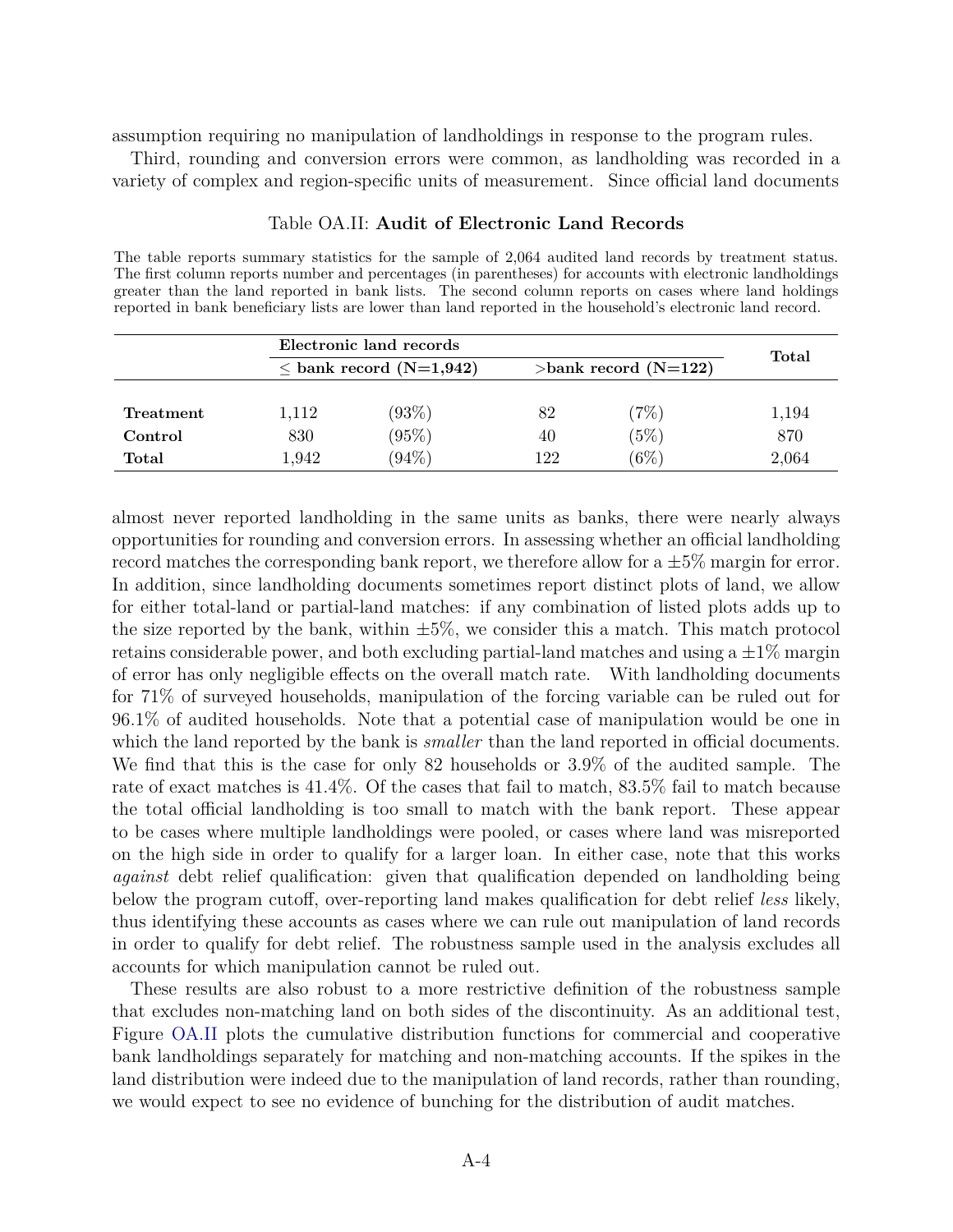For bank accounts, shown in Panel (a), accounts with matching and non-matching land records appear to follow very similar distributions. To a slight extent, matching land appears more heavily concentrated at the low end of the distribution. This pattern is similar but more pronounced for the cooperative landholding distributions shown in Panel (b). Note,



Figure OA.II: **Land Distributions by Bank Type and Audit Result**

*Notes:* Panel (a) plots the cumulative density of land records by audit result for commercial bank accounts. Panel (b) plots the density of land records by audit result for commercial bank accounts.

however, that the same spike at 5 acres is equally evident in both the matching and nonmatching land distributions. Taken together, this suggests bunching arising from rounding around full numbers, rather than strategic manipulation of the running variable in response to the program. As can be seen from Figure OA.II (b), the higher concentration of matching land on the low end of the distribution is a combination of two factors: a slightly higher audit rate for smaller landholdings (i.e., a higher propensity to secure the official land documents) and a slightly higher propensity for land documents to match, once secured. Note that both the audit rate and the match rate are markedly higher just to the left of the cutoff than to the right. This is precisely the opposite of what one would expect to happen in the presence of manipulation: If there were indeed significant manipulation in the vicinity of the program eligibility threshold, we should be *less* likely to locate official documents for corrupt farmers, and land should match at much lower rates below the program eligibility cutoff.

Finally, we can compare the distribution of landholdings for all holdings between 4 and 6 acres. By ignoring whether land matches or not, this allows for a comparison of the raw land distributions, as reported in bank and government sources. These distributions are visually indistinguishable, and a Kolmogorov-Smirnov test fails to reject the equality of distributions with  $p=0.357$ . This suggests that the bank-reported distribution is almost certainly a case of natural bunching, rather than the result of deliberate bank or borrower manipulation.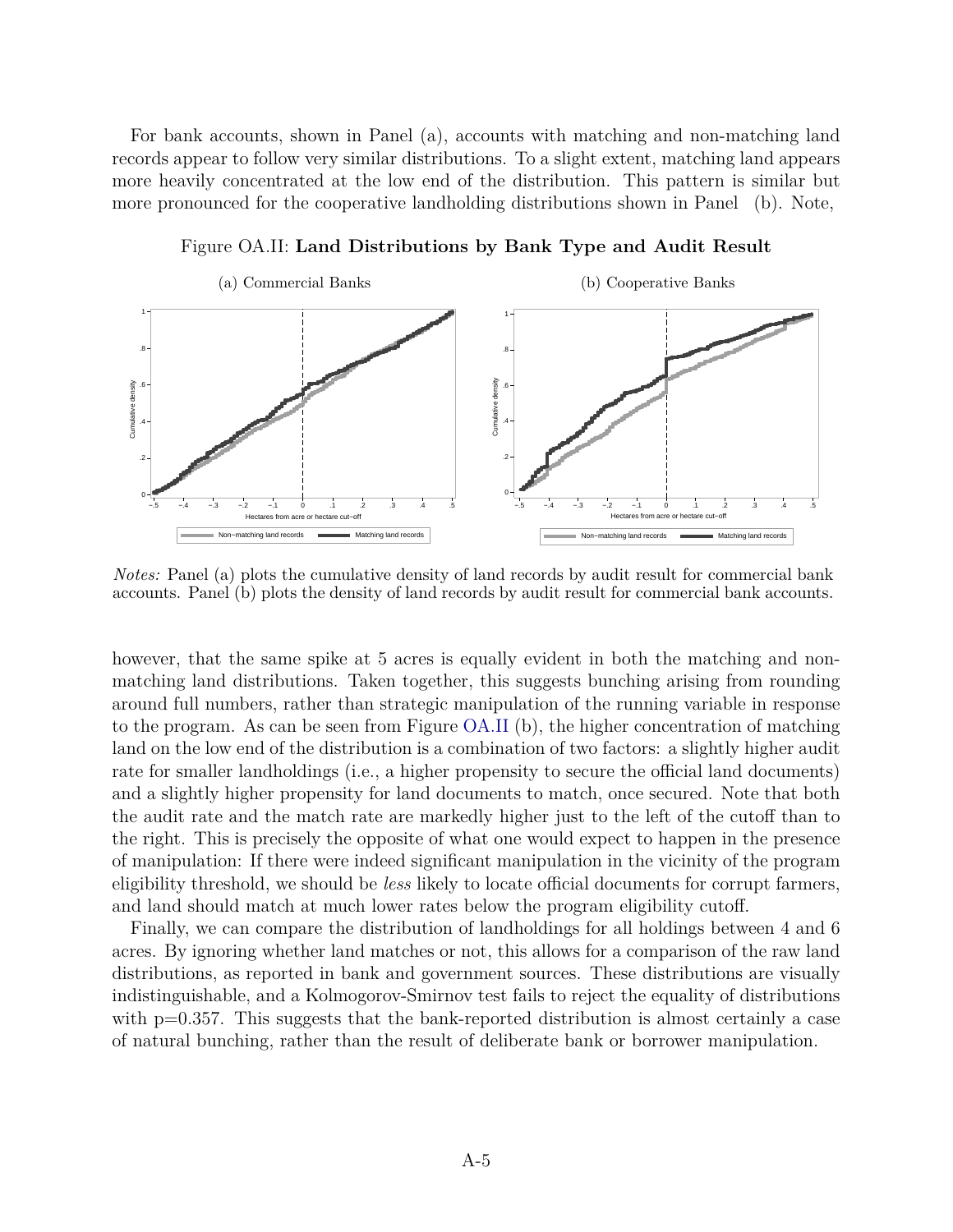## **D A Simple Model of Debt Relief and Investment**

To motivate the empirical analysis, this section develops a simple two-period model of debt, credit and investment. The model describes how a household with existing debt on its balance sheet decides to undertake an investment that requires external credit to finance. The household's access to credit, as well as the private return of the available investment opportunity depend on how much of its accumulated debt the household chooses to repay. The government can help the household repay part of or all of its debt. If a household wishes to obtain a new loan after debt relief, it faces fixed cost  $\kappa$ , which may be either constant  $\frac{\partial \bar{\kappa}}{\partial \{(1-\delta)D\}} = 0$ , or increasing in the amount of debt relief received  $\frac{\partial \kappa}{\partial \{(1-\delta)D\}} > 0$ .

There are two periods. In period 1, a household starts with endowment *e* and inherited debt *D*, owed to an external creditor. The household can take advantage of a government bailout program offering partial or full debt relief so that the household pays the creditor  $\delta D, \delta \in [0, 1]$ , while the government pays  $(1-\delta)D$ . Assume that  $\delta D \leq e < D$  so that without the bailout, the household can repay only a fraction of its accumulated debt. The household faces a profitable investment opportunity that requires external financing *k*, where *k > e*.

In period 2, the investment will yield a high return  $y_H$  with probability  $p \in (0, 1)$ , and a low return  $y_L$  with probability  $1 - p$ , where  $y_H > y_L$ . For simplicity, assume that the household is risk-neutral and consumes only in period 2. This yields three possible scenarios:

**1. No debt relief:** If the household cannot repay its debt from its own revenues, so that  $\delta = 0$  in period 1, and no debt relief is available, the household cannot obtain new financing *k* and will not be able to invest. In this case, the creditor will will confiscate the household's endowment, leaving the household with 0 consumption.

**2. Partial debt relief:** If the household is able to obtain partial debt relief in period 1, it pays down a fraction  $\delta$  of its accumulated debt *D* and keeps  $e-\delta D$ . The household can now decide to invest, in which case it needs, and is able to, obtain new credit  $b = k - (e - \delta D) - \kappa$ , where  $\kappa$  is the fixed cost of establishing a new credit relationship. If this cost is prohibitively high, such that  $k < (e - \delta D) + \kappa$ , the household will not obtain a new loan and forgo the investment opportunity. If the household invests, it borrows amount *b*. Let *r* be the rate of return demanded by the creditor, and assume that  $y_L < (1+r)b < y_H$ . That is, only in the good state will the household be able to fully repay *b* with interest. In the bad state, the creditor will confiscate  $y_L$  from the household, leaving it 0 consumption. In this case, the household's period 2 consumption will be:

$$
p[y_{H} - (1+r)b] + (1-p) \cdot 0
$$

Hence, in period 1, the household solves the optimization problem:

$$
E[U] = max\{e - \delta D, p[y_H - (1+r)b]\}
$$

If a household receives only partial debt relief and therefore carries over part of its accumulated debt *D* into period 2, this choice contains the standard debt overhang problem. In order to undertake a profitable investment, a household with accumulated debt *D >* 0 on its balance sheet will demand a return higher than that required to break even because part of the returns of its investment goes to creditors rather than to the household. That is, an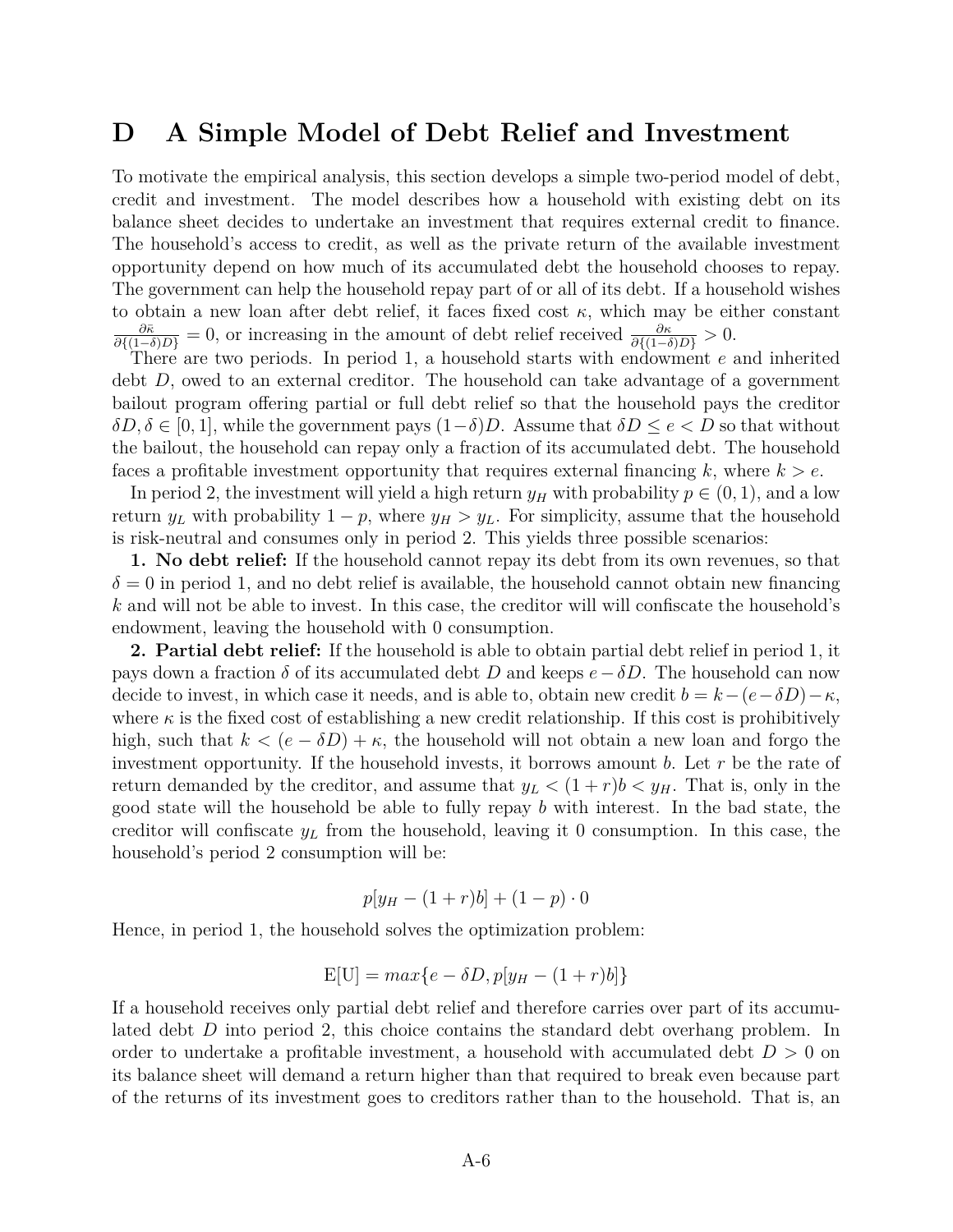indebted household will give up a positive NPV investment opportunity with probability

$$
py_H \ge (1+r)b - (1-p)y_L
$$

unless it is the case that,

$$
p[y_H - (1+r)b] \ge e - \delta D \ge 0
$$

Note that the debt overhang problem is exacerbated by the upfront payment *δD*, required to service inherited debt. Hence, the greater the stock of inherited debt *D* the greater is the incentive distortion and the lower the probability that the household will invest and increase the amount the household needs to borrow to undertake the investment  $k - e < b$ .

More generous debt relief will reduce the fraction of debt  $\delta \in [0,1]$  required to be repaid by the household. This affects the household's investment decision on the extensive and intensive margin. On the extensive margin, debt relief makes investment a choice variable for indebted households (relaxing credit constraints). On the intensive margin, conditional on obtaining new credit, debt relief alleviates incentive distortions and encourages investment by increasing the household's expected returns from investment (removing debt overhang).

**3. Full debt relief:** If a household obtains full and unconditional debt relief in period 1, then  $\delta = 0$  and  $D = 0$ . The household does not carry over any accumulated debt into period 2 and the household's period 1 optimization problem becomes:

$$
E[U] = max\{0, p[y_H - (1+r)b]\}
$$

Hence, conditional on obtaining new credit, the household is more likely to invest under full debt relief than under partial debt relief.

**Predictions:** The model makes several straightforward predictions. First, the impact of debt relief on investment *incentives* is always positive, because a reduction in debt service increases the household's private return from undertaking the investment (relaxing incentive constraints). Second, the removal of the investment disincentive achieved by setting  $D=0$ will, however only achieve an increase in investment if the household is able to obtain new financing (relaxing liquidity constraints). This could fail to occur due to supply or demand side factors captured by the term  $\kappa$ , which denotes the cost of initiating a new lending relationship. This cost could be prohibitively high, if lenders discriminate based on debt relief status (credit supply), for example by creating red tape for bailout beneficiaries, or if households discount the benefit of the lending relationship based on negative past experiences with debt enforcement by creditors (credit demand). The model thus highlights that debt relief will increase in investment only if it resolves both incentive and liquidity constraints.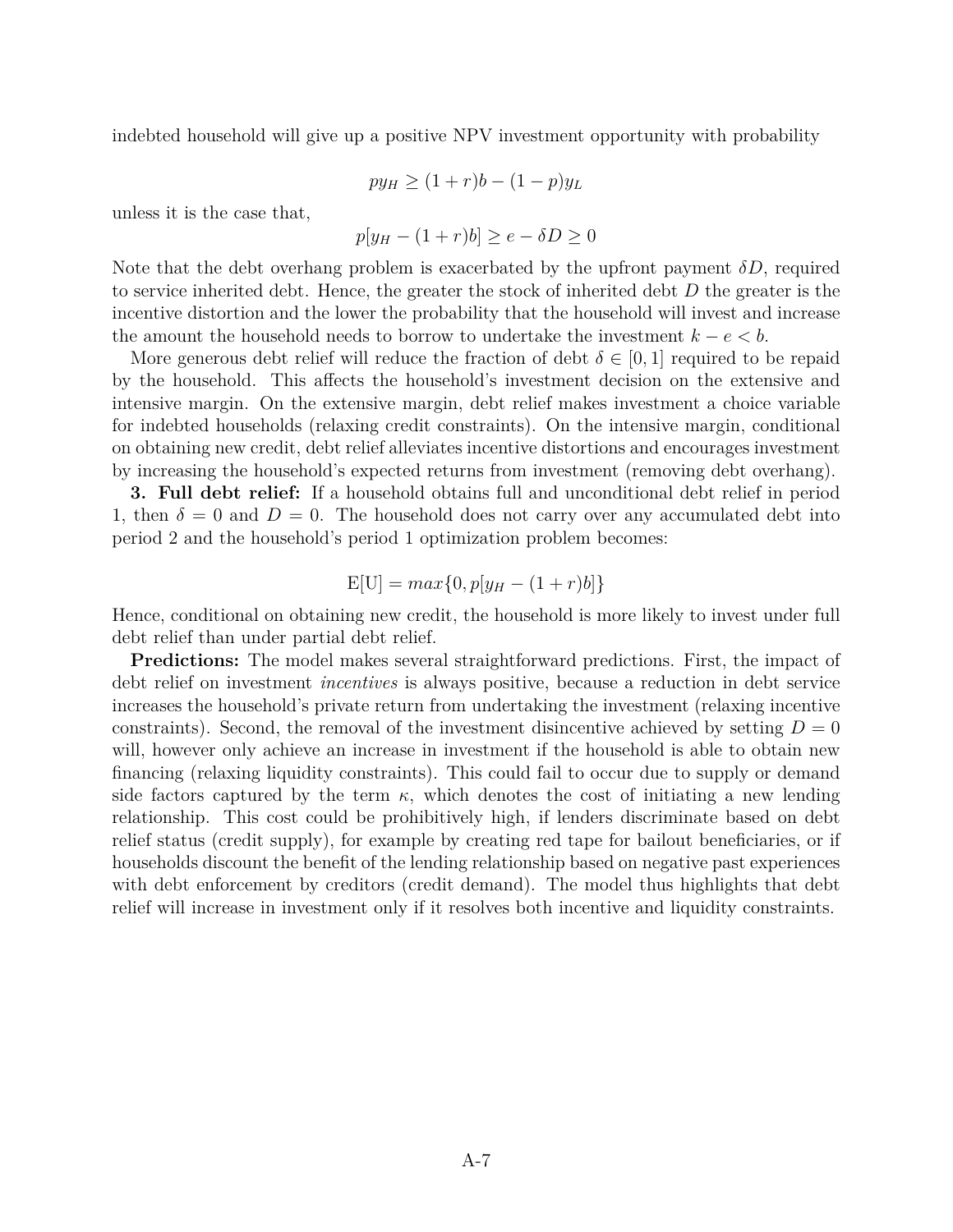## **E Appendix Tables: Survey and Additional Results**

## Table OA.III: **Household Survey** – Eligible Population and Sample Frame

The Table reports summary statistics of the sample population and sample frame. Panel A reports summary statistics on program beneficiaries by bank and district. Observations cover all beneficiary accounts from the largest six commercial banks and the state's largest cooperative bank, accounting for 91% of eligible accounts in the districts covered by the survey. Panel B summarizes all accounts included in the sample frame and qualifying for a 100% waiver or 25% conditional debt relief. Observations in the sample frame are drawn from administrative data published by the largest six commercial banks and the largest cooperative bank in the state of Gujarat. Percentages refer to the proportion of total beneficiaries included in the sample frame.

|                          | District     |        |             |              |        |
|--------------------------|--------------|--------|-------------|--------------|--------|
|                          | Anand        | Kheda  | Gandhinagar | Mehsana      | Total  |
| Bank of Baroda           | 1,941        | 3,644  | 503         | 1,070        | 7,158  |
| Bank of India            | 877          | 870    | 343         | 432          | 2,522  |
| Central Bank of India    | 1,384<br>738 |        | 243         | 253          | 2,618  |
| Dena Bank                | 654<br>366   |        | 794         | 803          | 2,617  |
| State Bank of India      | 3,412        | 2,711  | 916         | 3,187        | 10,226 |
| Union Bank of India      | 1,013        | 1,428  | 306         | 84           | 2,831  |
| Kaira District Coop Bank |              | 21,141 | 0           | $\mathbf{0}$ | 21,141 |
| Total                    |              | 40,179 | 3,105       | 5,829        | 49,113 |
| Other banks              | 3,956        |        | 491         | 14,933       | 19,380 |
| District total           |              | 44,135 | 3,596       | 20,762       | 68,493 |

#### Panel A: Program Beneficiaries by Bank and District

| Panel B: Sample Frame by Bank and District |  |  |  |  |  |  |
|--------------------------------------------|--|--|--|--|--|--|
|--------------------------------------------|--|--|--|--|--|--|

|                          | <b>District</b> |       |             |          |        |
|--------------------------|-----------------|-------|-------------|----------|--------|
|                          | Anand           | Kheda | Gandhinagar | Mehsana. | Total  |
| Bank of Baroda           | 276             | 276   | 35          | 70       | 657    |
| Bank of India            | 14%             | 8%    | $7\%$       | $7\%$    | $9\%$  |
| Central Bank of India    | 84              | 95    | 33          | 34       | 246    |
| Dena Bank                | $10\%$          | 11%   | $10\%$      | 8%       | $10\%$ |
| State Bank of India      | 215             | 39    | 25          | 16       | 295    |
| Union Bank of India      | $16\%$          | $5\%$ | $10\%$      | $6\%$    | 11\%   |
| Kaira District Coop Bank | 1,442           | 1,170 |             |          | 2,612  |
|                          | 12\%            |       |             |          | 12\%   |
| Total                    | 2,515           | 2,117 | 410         | 512      | 5,554  |
|                          |                 | 12%   |             | 13%      | $9\%$  |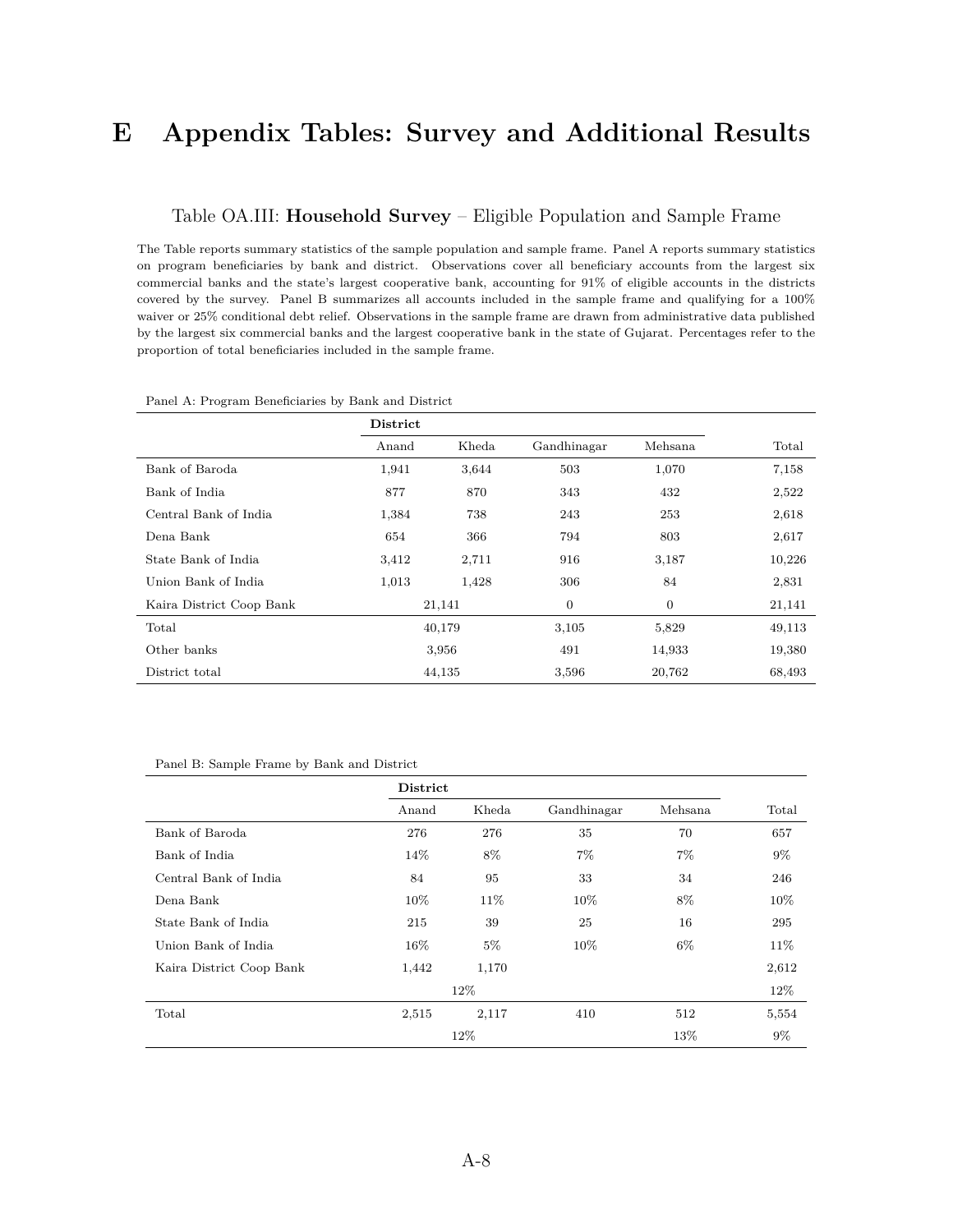## Table OA.IV: **Household Survey** – Tests for Balance and Attrition

Panel A reports tests for balanced survey coverage. Each column represents results from a separate regression based on the entire sample frame (N=5,554). "Surveyed" is a dummy variable equal to one if a beneficiary household was located and completed the entire survey. Treated is a dummy variable equal to one for all households that had pledged *<* 2 hectares of land as collateral and were eligible for 100% debt relief. Panel B presents tests for balanced attrition across treatment and control. "Surveyed" includes duplicates, where the same beneficiary had multiple loans in the sample frame; 2,897 surveys were administered in total. "Other" includes a small number of surveys that were not attempted and respondents outside the sample area. Heteroskedasticity-robust standard errors are reported in parentheses. \* p*<* 0.10 \*\* p *<*0.05 \*\*\* p *<*0.01.

|                      | $Surveyed=1$ |           |
|----------------------|--------------|-----------|
|                      | (1)          | (2)       |
| Treated              | 0.010        | 0.024     |
|                      | $[0.01]$     | [0.03]    |
| Log eligible balance |              | 0.00      |
|                      |              | $[0.01]$  |
| Coop bank loan       |              | 0.051     |
|                      |              | $[0.04]$  |
| Crop loan            |              | 0.028     |
|                      |              | [0.05]    |
| Total land           |              | 0.027     |
|                      |              | [0.06]    |
| Year disbursed       |              | $0.023**$ |
|                      |              | $[0.01]$  |
| Observations         | 5,554        | 4,808     |
| R-squared            | 0.001        | 0.011     |

Panel A : Survey Coverage

#### Panel B: Test for Balanced Attrition

|                      | Treatment      | Control    | <b>Difference</b> |           |
|----------------------|----------------|------------|-------------------|-----------|
|                      | $100\%$ Relief | 25% Relief | Coefficient       | SE        |
| Surveyed             | 0.551          | 0.5548     | $-0.00375$        | [0.01360] |
| Deceased             | 0.1186         | 0.1026     | $0.0160*$         | [0.00859] |
| Migrated             | 0.0723         | 0.0799     | $-0.00755$        | [0.00720] |
| Refused              | 0.0316         | 0.0367     | $-0.0051$         | [0.00492] |
| Not located          | 0.0938         | 0.1043     | $-0.0105$         | [0.00811] |
| Failed to administer | 0.05           | 0.045      | 0.005             | [0.00582] |
| Other                | 0.0827         | 0.0768     | 0.00592           | [0.00741] |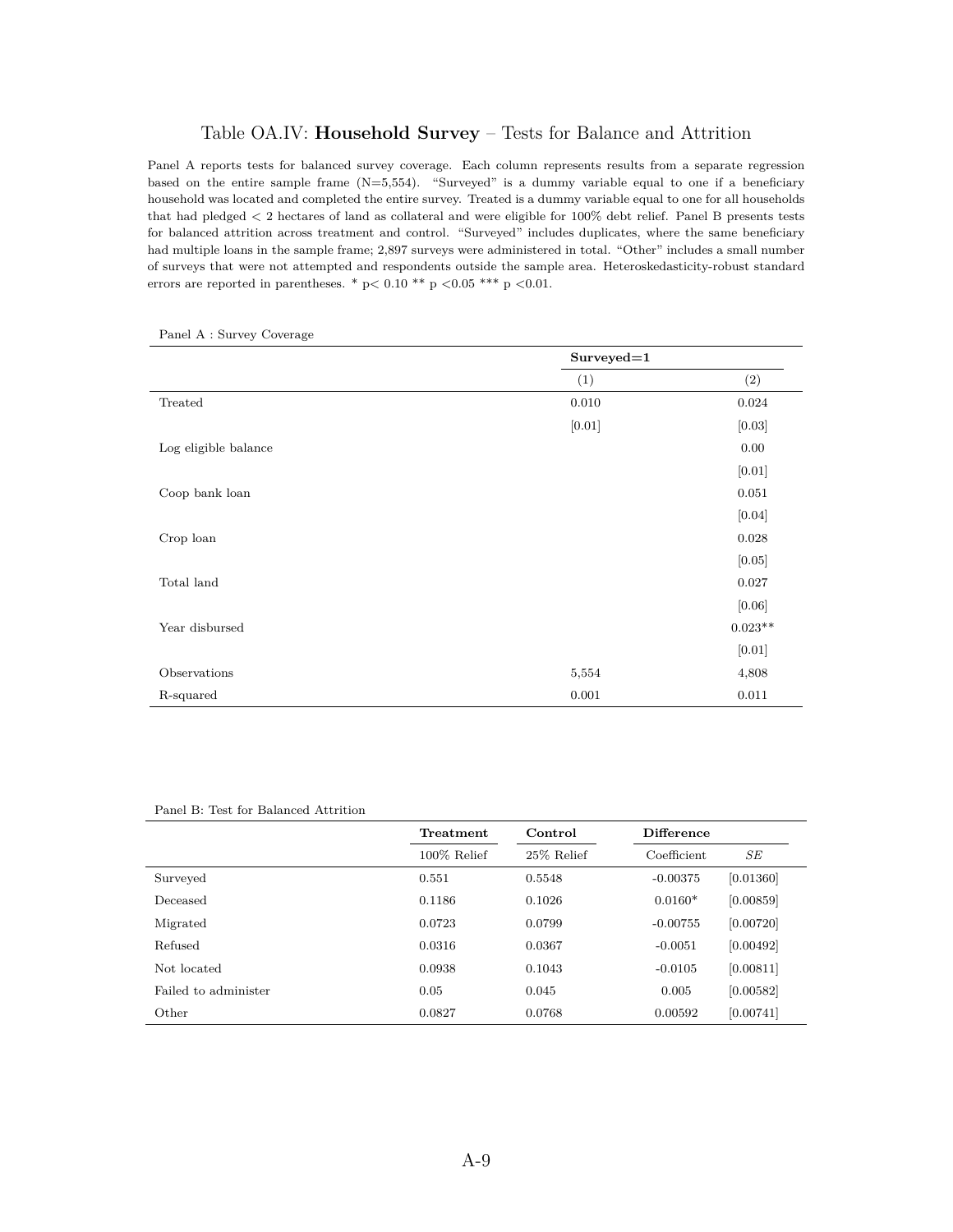## Table OA.V: **Density of the Assignment Variable**

This table reports the results of McCrary (2009) test for discontinuities in the density of the assignment variable. I report results for the sample of all surveyed households, the sample of accounts held at commercial banks, the sample of accounts held at cooperative banks, and the sample of accounts that underwent an audit of electronic land records and showed no sign of manipulation. The test shows some evidence of bunching below the two hectare eligibility threshold. This is concentrated among accounts held at cooperative banks. To ensure that this is not due to manipulation of land records in response to the program, all results are presented for the full sample as well as two robustness samples for which manipulation of land records can be ruled out: the sample of commercial bank accounts and the sample of accounts with audited and matching electronic land records.

|                           | Discontinuity | Standard | Default   | Default  |
|---------------------------|---------------|----------|-----------|----------|
|                           | at cutoff     | error    | bandwidth | bin size |
|                           |               |          |           |          |
| All accounts              | $-.0.723$     | (0.118)  | 0.179     | 0.011    |
| Commercial bank accounts  | 0.148         | (0.144)  | 0.273     | 0.015    |
| Cooperative bank accounts | -1.740        | (0.219)  | 0.169     | 0.015    |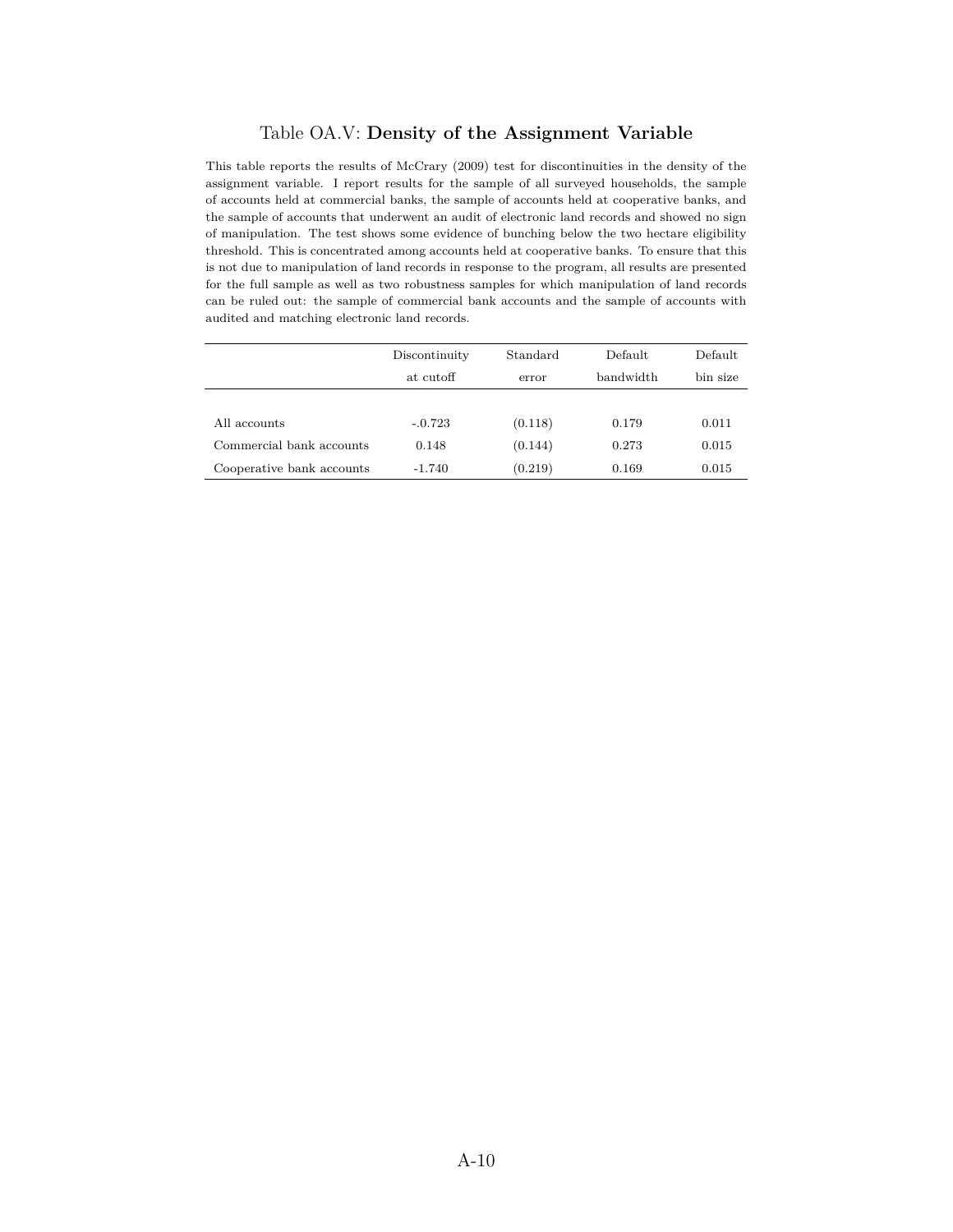## Table OA.VI: **Loan Applications and Approvals**

This table reports the effect of debt relief on new loan applications and approvals after the program. The dependent variable in column (1) is a dummy variable equal to one if a household applied for a new bank loan. The dependent variable in column (2) is a dummy equal to one if a household applied for a new loan and got turned down. The sample in column (2) is restricted to households that applied for a new loan after the program. Respondent controls include gender, age, years of education, household size, log of pre-program land owned, log of pre-program total debt. Regressions additionally include interviewer, month-of-interview and bank-district fixed effects. Heteroskedasticity-robust standard errors are reported in parentheses. \* p*<* 0.10 \*\* p *<*0.05 \*\*\* p *<*0.01.

|                     | New loan    |              |
|---------------------|-------------|--------------|
|                     | $Applied=1$ | Application  |
|                     |             | $rejected=1$ |
|                     | (1)         | (2)          |
|                     |             |              |
| $100\%$ Relief      | 0.01        | 0.05         |
|                     | [0.03]      | [0.06]       |
| Observations        | 2,830       | 523          |
| R-squared           | 0.085       | 0.139        |
| Polynomial order    | one         | one          |
| Respondent controls | Yes         | Yes          |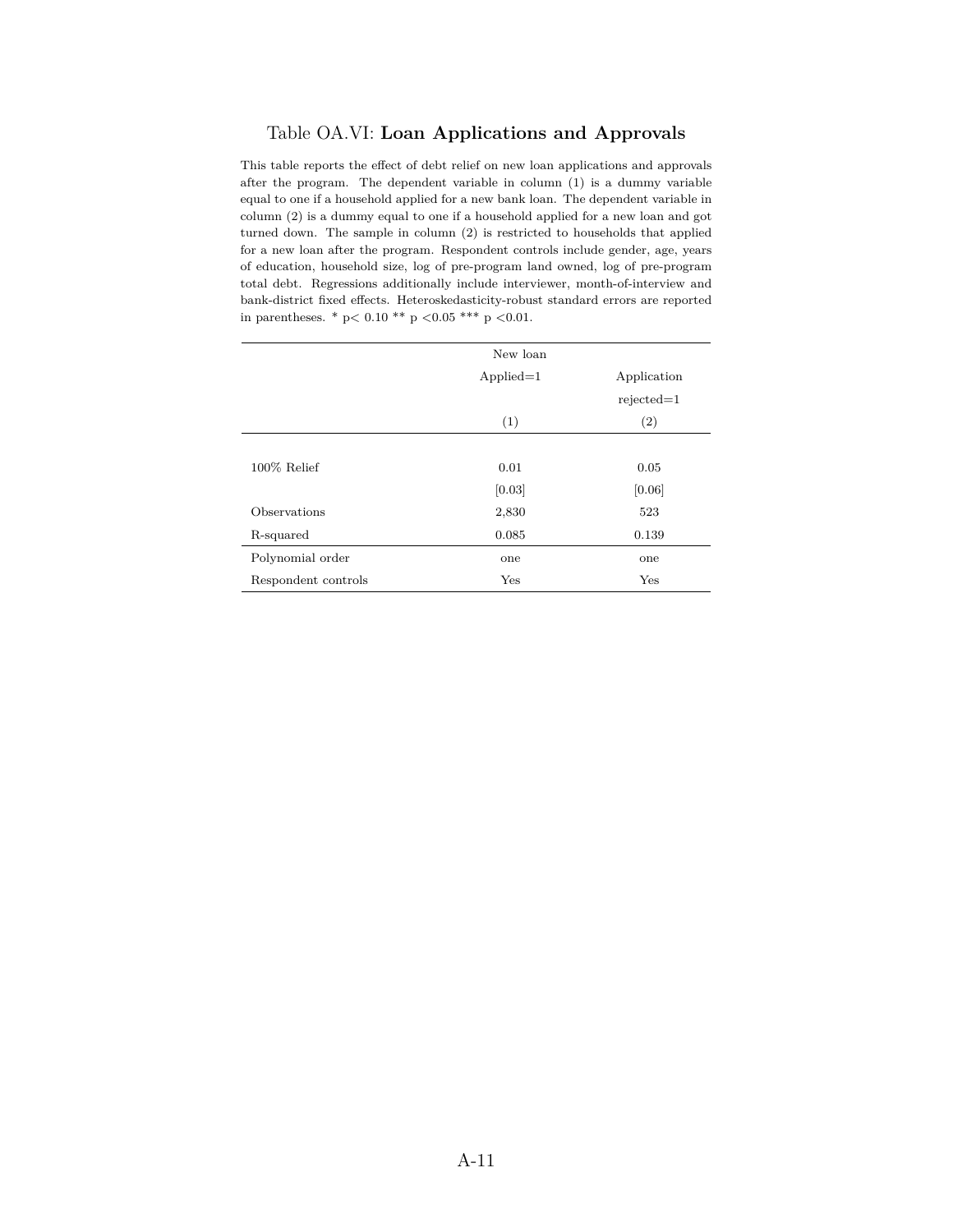## Table OA.VII: **Impact on Investment, by Type of Input**

This table reports the effect of debt relief on post-program investment by type of input. Each column reports results from a separate regression. The dependent variable is total expenditure for irrigation in column (1), expenditure on seeds in column (2), expenditure on fertilizer and pesticides in column (3), and expenditures on hired outside labor in column (4). All outcome variables are averages over the two main post-program crop seasons. Respondent controls include gender, age, years of education, household size, log of pre-program land owned, log of pre-program total debt. Regressions additionally include interviewer, monthof-interview and bank-district fixed effects. Heteroskedasticity-robust standard errors are reported in parentheses. \* p*<* 0.10 \*\* p *<*0.05 \*\*\* p *<*0.01.

|                     | Irrigation | <b>Seeds</b>      | Fertilizer and | Labor             |
|---------------------|------------|-------------------|----------------|-------------------|
|                     |            |                   | Pesticides     |                   |
|                     | (1)        | $\left( 2\right)$ | (3)            | $\left( 4\right)$ |
|                     |            |                   |                |                   |
| $100\%$ Relief      | $-0.37*$   | $-0.30*$          | $-0.32*$       | $-0.17$           |
|                     | [0.17]     | [0.15]            | [0.17]         | [0.17]            |
| Observations        | 2,762      | 2,762             | 2,762          | 2,762             |
| R-squared           | 0.085      | 0.104             | 0.083          | 0.104             |
| Polynomial order    | one        | one               | one            | one               |
| Respondent controls | Yes        | $_{\rm Yes}$      | Yes            | Yes               |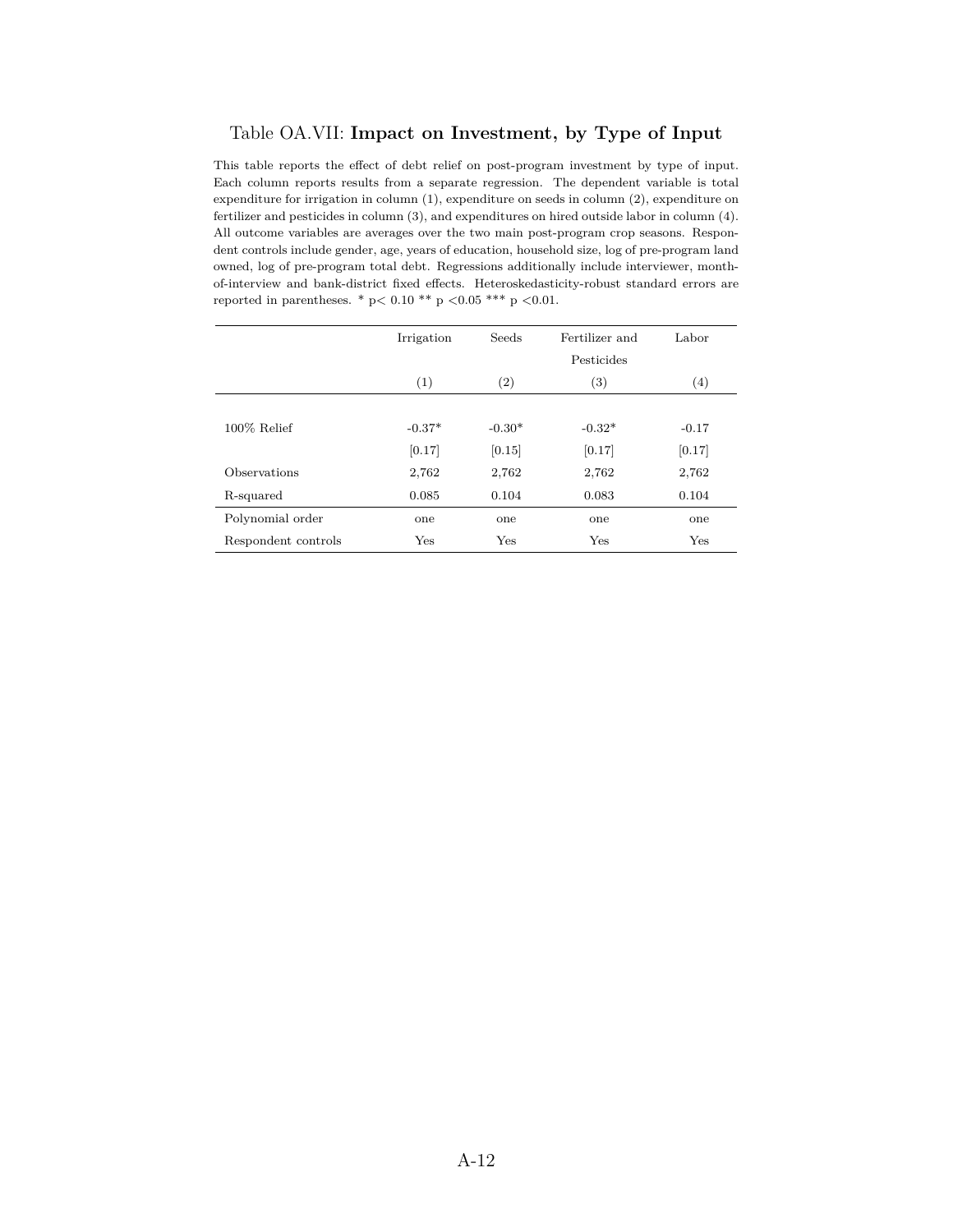## Table OA.VIII: **Impact on Crop Choice and Variance of Output**

This table reports the effect of debt relief on crop choice and the variance of agricultural revenue. Each column reports results from a separate regression. The dependent variable in column (1) is the standard deviation of agricultural revenue over the two main post-program crop seasons. The dependent variable in column (2) is a dummy equal to one if a household changed the composition of crops grown between summer 2007 and summer 2008, the dependent variable in column (3) is a dummy equal to one if a household changed the composition of crops grown between summer 2007 and summer 2009. Respondent controls include gender, age, years of education, household size, log of pre-program land owned, log of pre-program total debt. Regressions additionally include interviewer, month-of-interview and bank-district fixed effects. Heteroskedasticity-robust standard errors are reported in parentheses. \* p*<* 0.10 \*\* p *<*0.05 \*\*\* p *<*0.01.

| StdDev(Ag. Revenue) | Switched Crop=1   |                   |  |
|---------------------|-------------------|-------------------|--|
|                     | 2007 vs 2008      | 2007 vs 2009      |  |
| (1)                 | $\left( 2\right)$ | $\left( 3\right)$ |  |
|                     |                   |                   |  |
| $-0.23$             | 0.02              | 0.02              |  |
| [0.20]              | [0.03]            | [0.02]            |  |
| 2,762               | 2,202             | 2,471             |  |
| 0.085               | 0.073             | 0.066             |  |
| one                 | one               | one               |  |
| Yes                 | Yes               | Yes               |  |
|                     |                   |                   |  |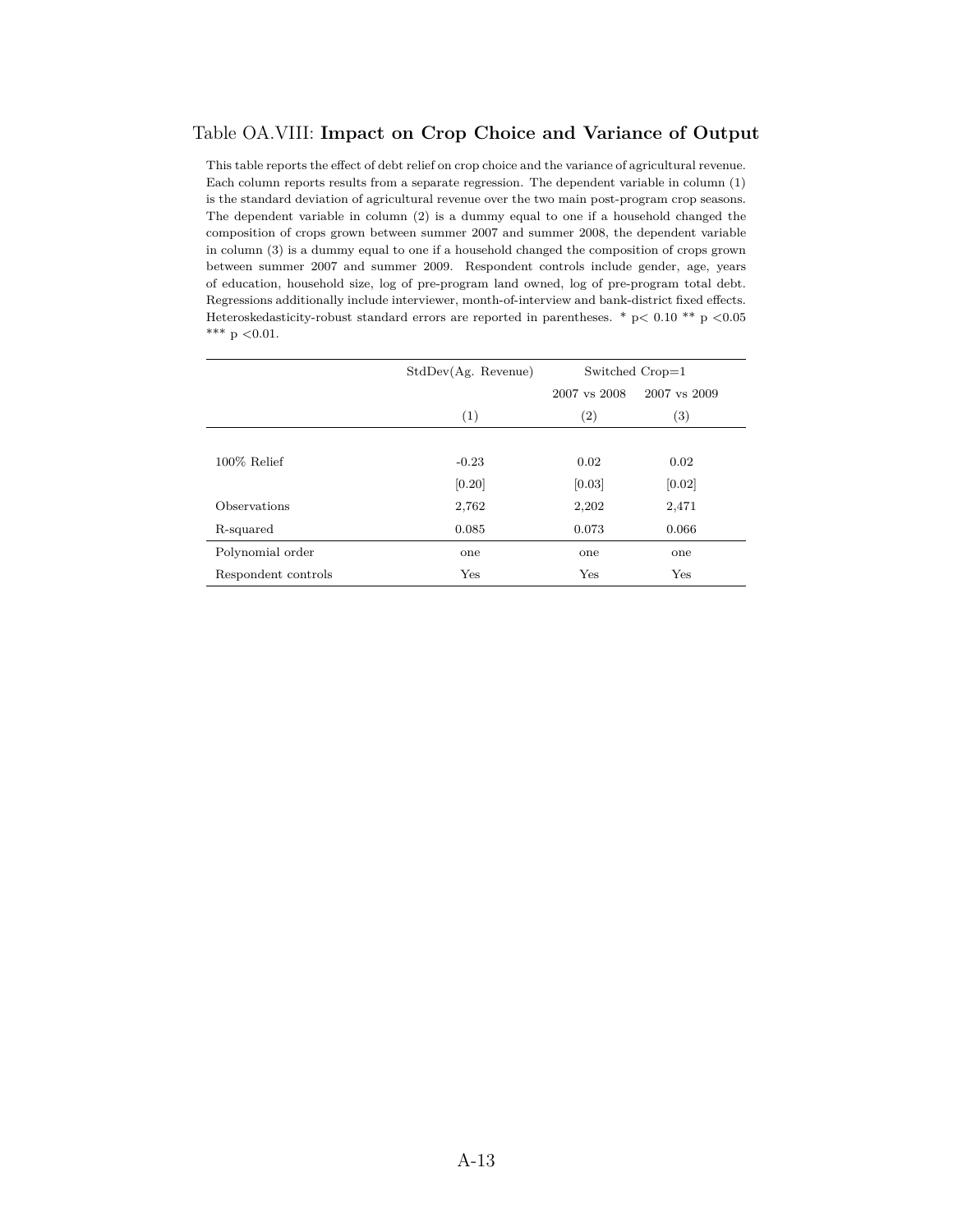## **F Appendix Tables: Alternative Specification**

### Table OA.IX: **Regression Results** – Total Household Debt

Within a panel, each column reports results from a separate regression with the dependent variable in the column header and explanatory variables in rows. Each dependent variable is regressed on the share of debt forgiven under the program, instrumented with a indicator equal to one if the respondent household is below the two hectare collateral cutoff, and a control function of the polynomial order indicated at the foot of the table to each side of the cutoff. The dependent variable in columns (1) to (4) is the difference between total self-reported debt outstanding at the time of the survey and total debt outstanding at the time of the program eligibility date in December 2007, in units of Rs '000. The dependent variable in columns (5) to (8) is a dummy equal to one if a household applied for a new bank loan after the program. Panel A reports estimates for the entire sample. Panel B reports estimates for two robustness samples that restrict the sample to accounts with audited and matching land records, and exclude accounts at cooperative banks. Respondent controls include gender, age, years of education, household size, log land owned pre-program. All regressions include interviewer, month-of-interview and bank-district fixed effects. Heteroskedasticity-robust standard errors are reported in parentheses. \* p*<* 0.10 \*\* p *<*0.05 \*\*\* p *<*0.01.

|                             | $\Delta$ Total debt |            |           |           | Applied for new bank loan=1 |         |         |         |
|-----------------------------|---------------------|------------|-----------|-----------|-----------------------------|---------|---------|---------|
| Panel A: Full Sample        | (1)                 | (2)        | (3)       | (4)       | (5)                         | (6)     | (7)     | (8)     |
|                             |                     |            |           |           |                             |         |         |         |
| Bailout_share               | $-45.16**$          | $-32.33**$ | $-29.40*$ | $-28.80*$ | 0.02                        | 0.02    | 0.02    | 0.02    |
|                             | (19.12)             | (16.04)    | (15.97)   | (15.79)   | (0.05)                      | (0.04)  | (0.04)  | (0.04)  |
| Observations                | 1,093               | 2,191      | 2,191     | 2,191     | 1,416                       | 2,751   | 2,751   | 2,751   |
| R-squared                   | 0.085               | 0.049      | 0.050     | 0.050     | 0.117                       | 0.100   | 0.101   | 0.102   |
| Dep. variable mean (pre)    | 93.20               | 93.20      | 93.20     | 93.20     | 1.77                        | 1.77    | 1.77    | 1.77    |
| Panel B: Robustness samples |                     |            |           |           |                             |         |         |         |
| Audited accounts            |                     |            |           |           |                             |         |         |         |
| Bailout_share               | $-49.73**$          | $-31.51*$  | $-29.94*$ | $-29.59$  | $-0.03$                     | 0.00    | $-0.00$ | $-0.01$ |
|                             | (21.55)             | (17.68)    | (18.03)   | (18.27)   | (0.06)                      | (0.05)  | (0.05)  | (0.05)  |
| Observations                | 694                 | 1,418      | 1,418     | 1,418     | 879                         | 1,750   | 1,750   | 1,750   |
| R-squared                   | 0.101               | 0.075      | 0.076     | 0.076     | 0.141                       | 0.119   | 0.119   | 0.121   |
| Dep. variable mean (pre)    | 93.36               | 93.36      | 93.36     | 93.36     | 1.76                        | 1.76    | 1.76    | 1.76    |
| Bank accounts only          |                     |            |           |           |                             |         |         |         |
| Bailout_share               | $-8.68$             | $-19.64$   | $-20.10$  | $-20.07$  | $-0.04$                     | $-0.03$ | $-0.03$ | $-0.03$ |
|                             | (33.20)             | (27.57)    | (27.57)   | (27.54)   | (0.07)                      | (0.05)  | (0.05)  | (0.05)  |
| Observations                | 583                 | 1,092      | 1,092     | 1,092     | 755                         | 1,410   | 1,410   | 1,410   |
| R-squared                   | 0.146               | 0.090      | 0.091     | 0.091     | 0.129                       | 0.120   | 0.121   | 0.122   |
| Dep. variable mean (pre)    | 135.18              | 135.18     | 135.18    | 135.18    | 1.72                        | 1.72    | 1.72    | 1.72    |
| Bandwidth                   | $\frac{1}{2}$       | full       | full      | full      | $\frac{1}{2}$               | full    | full    | full    |
| Polynomial order            | zero                | zero       | one       | two       | zero                        | zero    | one     | two     |
| Respondent controls         | $\rm No$            | Yes        | Yes       | Yes       | $\rm No$                    | Yes     | Yes     | Yes     |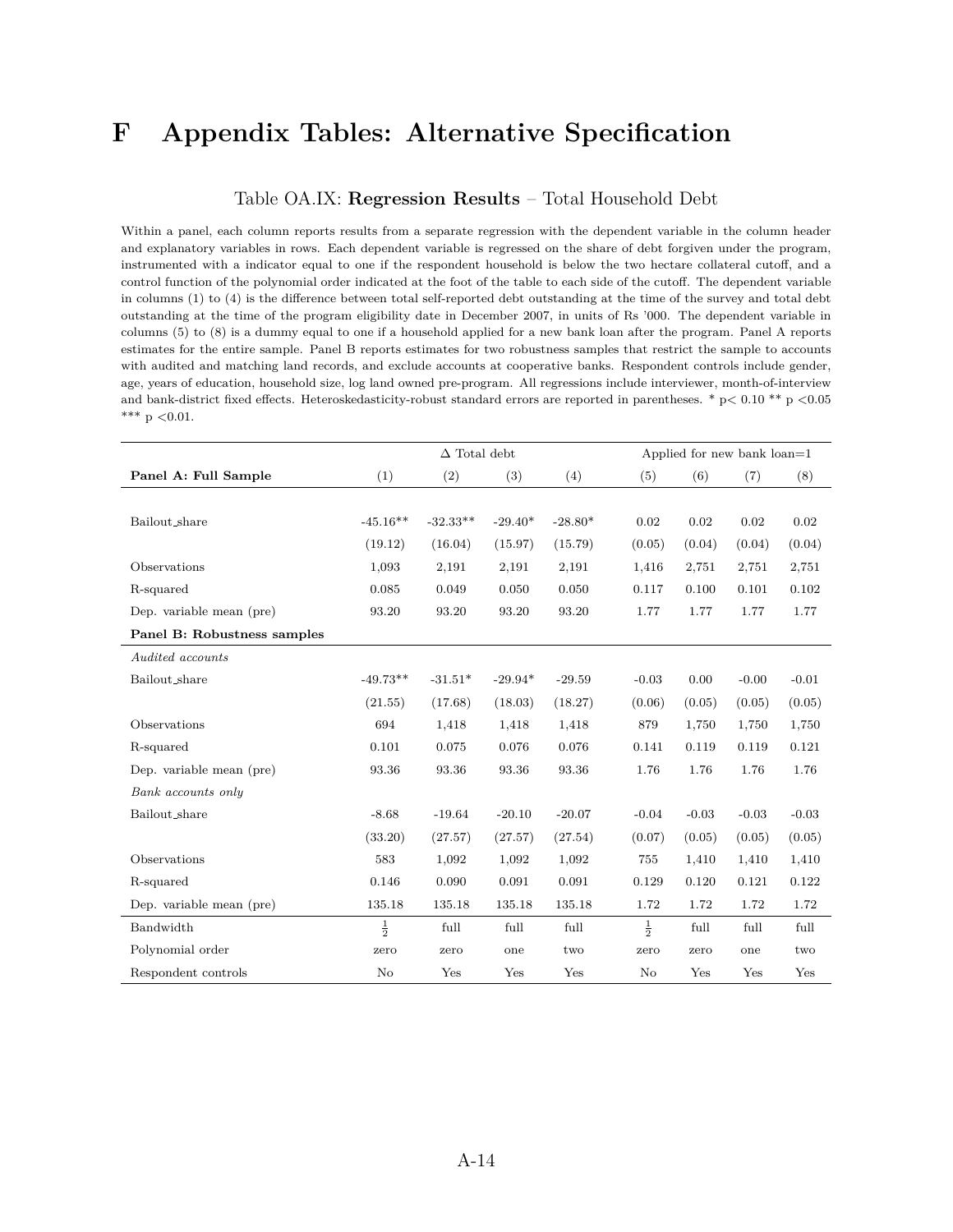## Table OA.X: **Regression Results** – Sources of Credit

Within a panel, each column reports results from a separate regression with the dependent variable in the column header and explanatory variables in rows. Each dependent variable is regressed on the share of debt forgiven under the program, instrumented with a indicator equal to one if the respondent household is below the two hectare collateral cutoff, and a control function of the polynomial order indicated at the foot of the table to each side of the cutoff. The dependent variable in columns (1) to (4) is the share of credit obtained from banks. The dependent variable in columns (5) to (8) is the share of credit obtained from informal lenders. Banks include commercial and cooperative banks, informal lenders include moneylenders, shopkeepers, traders, friends and relatives. Panel A reports estimates for the entire sample. Panel B reports estimates for two robustness samples that restrict the sample to accounts with audited and matching land records, and exclude accounts at cooperative banks. Respondent controls include gender, age, years of education, household size, log land owned pre-program. All regressions include interviewer, month-of-interview and bank-district fixed effects. Heteroskedasticity-robust standard errors are reported in parentheses. \* p*<* 0.10 \*\* p *<*0.05 \*\*\* p *<*0.01.

|                             | Sources of credit |            |            |            |               |                 |          |          |  |  |
|-----------------------------|-------------------|------------|------------|------------|---------------|-----------------|----------|----------|--|--|
|                             | Banks             |            |            |            |               | Informal lender |          |          |  |  |
| Panel A: Full Sample        | (1)               | (2)        | (3)        | (4)        | (5)           | (6)             | (7)      | (8)      |  |  |
|                             |                   |            |            |            |               |                 |          |          |  |  |
| Bailout_share               | $-9.00*$          | $-9.75**$  | $-9.66**$  | $-9.63**$  | 4.98          | $7.39**$        | $7.00**$ | $6.98**$ |  |  |
|                             | (5.02)            | (3.97)     | (4.00)     | (4.00)     | (3.76)        | (2.96)          | (2.95)   | (2.95)   |  |  |
| Observations                | 1,355             | 2,617      | 2,617      | 2,617      | 1,354         | 2,615           | 2,615    | 2,615    |  |  |
| R-squared                   | 0.207             | 0.190      | 0.190      | 0.190      | 0.135         | 0.122           | 0.123    | 0.123    |  |  |
| Dep. variable mean (pre)    | 86.67             | 86.67      | 86.67      | 86.67      | 8.46          | 8.46            | 8.46     | 8.46     |  |  |
| Panel B: Robustness samples |                   |            |            |            |               |                 |          |          |  |  |
| Audited accounts            |                   |            |            |            |               |                 |          |          |  |  |
| Bailout_share               | $-5.19$           | $-9.80**$  | $-9.63*$   | $-9.62*$   | 5.96          | $8.24**$        | $8.09**$ | $8.07**$ |  |  |
|                             | (6.35)            | (5.00)     | (5.04)     | (5.04)     | (4.79)        | (3.65)          | (3.65)   | (3.65)   |  |  |
| Observations                | 843               | 1,672      | 1,672      | 1,672      | 843           | 1,671           | 1,671    | 1,671    |  |  |
| R-squared                   | 0.242             | 0.207      | 0.208      | 0.208      | 0.174         | 0.141           | 0.141    | 0.141    |  |  |
| Dep. variable mean (pre)    | 86.80             | 86.80      | 86.80      | 86.80      | 8.40          | 8.40            | 8.40     | 8.40     |  |  |
| Bank accounts only          |                   |            |            |            |               |                 |          |          |  |  |
| Bailout_share               | $-9.17$           | $-10.45**$ | $-10.59**$ | $-10.41**$ | 0.54          | $6.81*$         | $6.98*$  | $6.95*$  |  |  |
|                             | (7.09)            | (5.15)     | (5.15)     | (5.15)     | (4.86)        | (3.76)          | (3.77)   | (3.78)   |  |  |
| Observations                | 730               | 1,369      | 1,369      | 1,369      | 730           | 1,368           | 1,368    | 1,368    |  |  |
| R-squared                   | 0.185             | 0.191      | 0.192      | 0.192      | 0.166         | 0.135           | 0.137    | 0.137    |  |  |
| Dep. variable mean (pre)    | 86.97             | 86.97      | 86.97      | 86.97      | 8.83          | 8.83            | 8.83     | 8.83     |  |  |
| Bandwidth                   | $\frac{1}{2}$     | full       | full       | full       | $\frac{1}{2}$ | full            | full     | full     |  |  |
| Polynomial order            | zero              | zero       | one        | two        | zero          | zero            | one      | two      |  |  |
| Respondent controls         | No                | Yes        | Yes        | Yes        | No            | Yes             | Yes      | Yes      |  |  |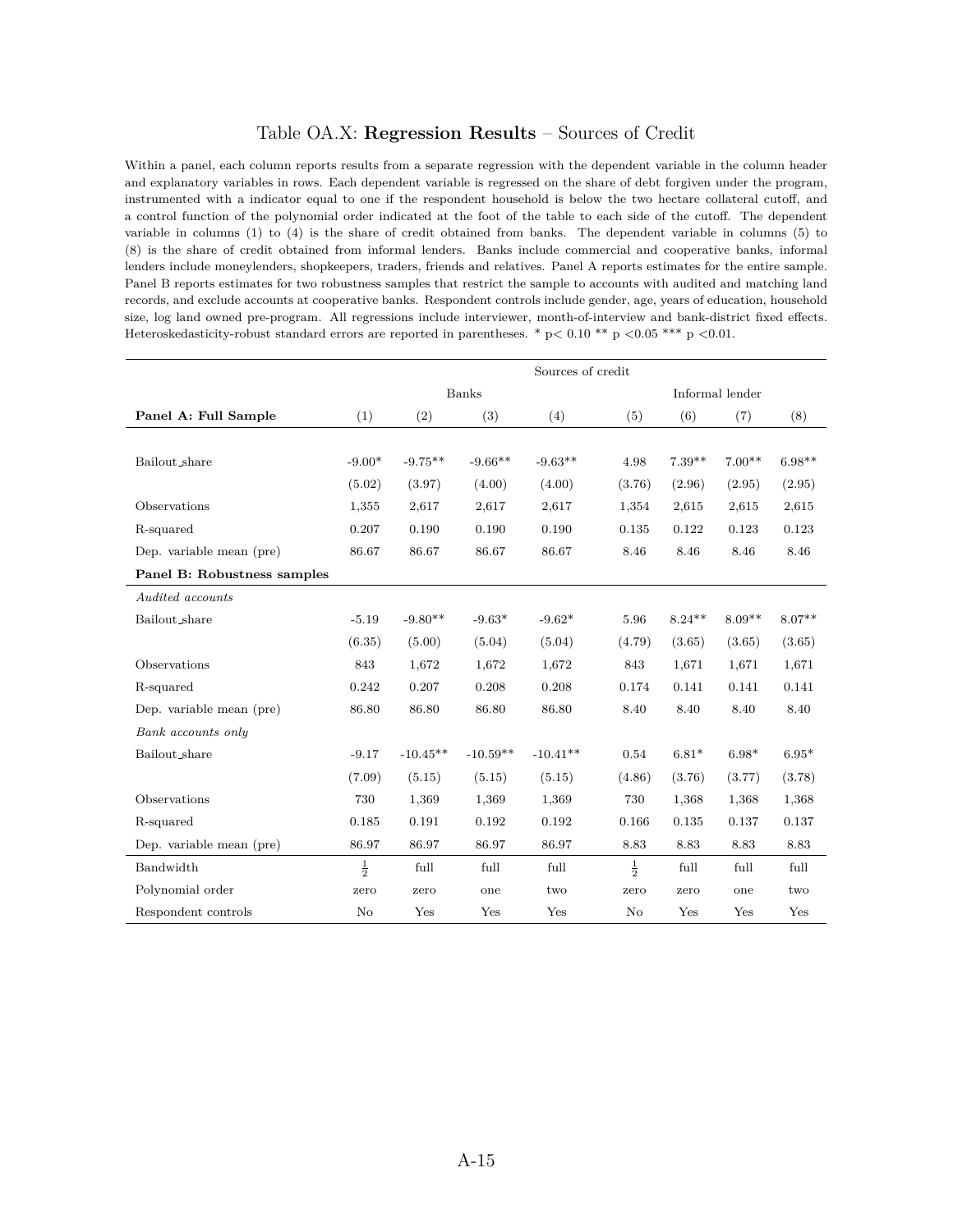## Table OA.XI: **Regression Results** – Savings and Consumption

Within a panel, each column reports results from a separate regression with the dependent variable in the column header and explanatory variables in rows. Each dependent variable is regressed on the share of debt forgiven under the program, instrumented with <sup>a</sup> indicator equal to one if the respondent household is below the two hectare collateral cutoff, and <sup>a</sup> control function of the polynomial order indicated at the foot of the table to each side of the cutoff. The dependent variable in columns (1) to (4) is log total household savings. The dependent variable in columns (5) to (8) is log household consumption expenditure on non-durables over the previous one-month period. The dependent variable in columns (9) to (12) is log household expenditure on durables over the previous one-year period. PanelA reports estimates for the entire sample. Panel B reports estimates for two robustness samples that restrict the sample to accounts with audited and matching land records, and exclude accounts at cooperative banks. Respondent controls include gender, age, years of education, household size, log land owned pre-program.All regressions include interviewer, month-of-interview and bank-district fixed effects. Heteroskedasticity-robust standard errors are reported in parentheses. \* <sup>p</sup>*<sup>&</sup>lt;*0.10 \*\* <sup>p</sup> *<sup>&</sup>lt;*0.05 \*\*\* <sup>p</sup> *<sup>&</sup>lt;*0.01.

|                             | Log(savings)  |         |         | Log(consumption) |               |           |           | Log(durables consumption) |               |         |         |         |
|-----------------------------|---------------|---------|---------|------------------|---------------|-----------|-----------|---------------------------|---------------|---------|---------|---------|
| Panel A: Full sample        | (1)           | (2)     | (3)     | (4)              | (5)           | (6)       | (7)       | (8)                       | (9)           | (10)    | (11)    | (12)    |
| Bailout_share               | $-0.29$       | $-0.11$ | $-0.09$ | $-0.09$          | 0.00          | $-0.03$   | $-0.03$   | $-0.03$                   | $-0.06$       | $-0.24$ | $-0.26$ | $-0.27$ |
|                             | (0.36)        | (0.26)  | (0.26)  | (0.26)           | (0.07)        | (0.04)    | (0.04)    | (0.04)                    | (0.39)        | (0.30)  | (0.30)  | (0.30)  |
| Observations                | 1,158         | 2,281   | 2,281   | 2,281            | 1,416         | 2,753     | 2,753     | 2,753                     | 1,416         | 2,753   | 2,753   | 2,753   |
| R-squared                   | 0.186         | 0.176   | 0.177   | 0.177            | 0.203         | 0.379     | 0.380     | 0.380                     | 0.399         | 0.411   | 0.411   | 0.411   |
| Dep. variable mean          | 6.31          | 6.31    | 6.31    | 6.31             | 8.76          | 8.76      | 8.76      | 8.76                      | 3.93          | 3.93    | 3.93    | 3.93    |
| Panel B: Robustness samples |               |         |         |                  |               |           |           |                           |               |         |         |         |
| Audited accounts            |               |         |         |                  |               |           |           |                           |               |         |         |         |
| Bailout_share               | $-0.38$       | 0.03    | 0.03    | 0.02             | $-0.12$       | $-0.10**$ | $-0.11**$ | $-0.11**$                 | $-0.59$       | $-0.49$ | $-0.52$ | $-0.52$ |
|                             | (0.44)        | (0.32)  | (0.32)  | (0.32)           | (0.09)        | (0.05)    | (0.05)    | (0.05)                    | (0.52)        | (0.39)  | (0.40)  | (0.40)  |
| Observations                | 725           | 1,461   | 1,461   | 1,461            | 879           | 1,752     | 1,752     | 1,752                     | 879           | 1,752   | 1,752   | 1,752   |
| R-squared                   | 0.205         | 0.198   | 0.198   | 0.198            | 0.234         | 0.390     | 0.390     | 0.390                     | 0.389         | 0.411   | 0.411   | 0.411   |
| Dep. variable mean          | 6.39          | 6.39    | 6.39    | 6.39             | 8.77          | 8.77      | 8.77      | 8.77                      | 3.91          | 3.91    | 3.91    | 3.91    |
| Bank accounts only          |               |         |         |                  |               |           |           |                           |               |         |         |         |
| Bailout_share               | $-0.21$       | 0.16    | 0.17    | 0.18             | 0.14          | $-0.00$   | $-0.00$   | $-0.00$                   | 0.01          | $-0.30$ | $-0.30$ | $-0.29$ |
|                             | (0.56)        | (0.39)  | (0.39)  | (0.39)           | (0.10)        | (0.06)    | (0.06)    | (0.06)                    | (0.58)        | (0.42)  | (0.42)  | (0.41)  |
| Observations                | 628           | 1,180   | 1,180   | 1,180            | 755           | 1,412     | 1,412     | 1,412                     | 755           | 1,412   | 1,412   | 1,412   |
| R-squared                   | 0.163         | 0.171   | 0.172   | 0.172            | 0.240         | 0.383     | 0.384     | 0.384                     | 0.432         | 0.415   | 0.415   | 0.415   |
| Dep. variable mean          | 6.34          | 6.34    | 6.34    | 6.34             | 8.86          | 8.86      | 8.86      | 8.86                      | 4.61          | 4.61    | 4.61    | 4.61    |
| Bandwidth                   | $\frac{1}{2}$ | full    | full    | full             | $\frac{1}{2}$ | full      | full      | full                      | $\frac{1}{2}$ | full    | full    | full    |
| Polynomial order            | zero          | zero    | one     | two              | zero          | zero      | one       | two                       | zero          | zero    | one     | two     |
| Respondent controls         | No            | Yes     | Yes     | Yes              | No            | Yes       | Yes       | Yes                       | No            | Yes     | Yes     | Yes     |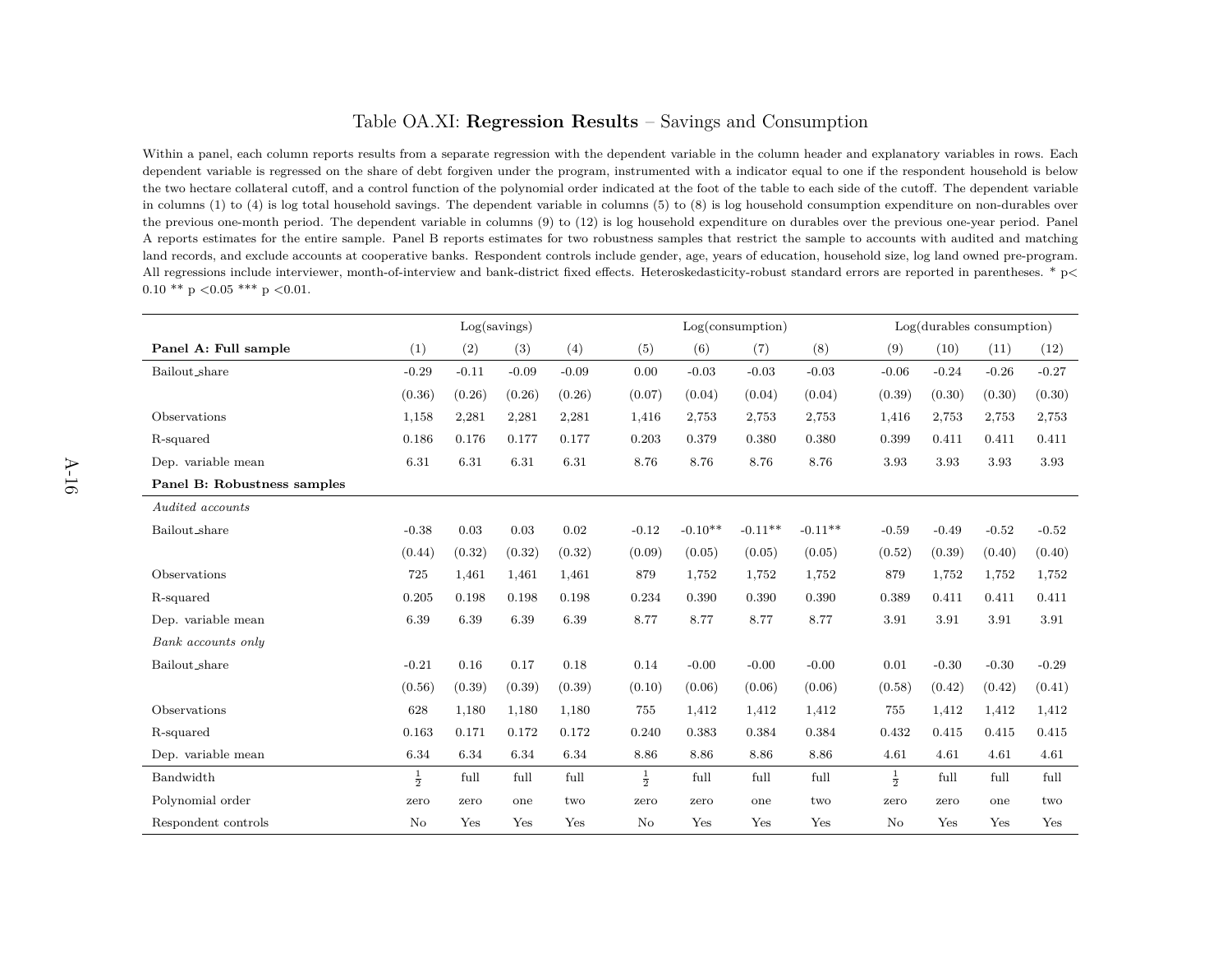## Table OA.XII: **Regression Results** – Investment and Productivity

Within a panel, each column reports results from a separate regression with the dependent variable in the column header and explanatory variables in rows. Each dependent variable is regressed on the share of debt forgiven under the program, instrumented with a indicator equal to one if the respondent household is below the two hectare collateral cutoff, and a control function of the polynomial order indicated at the foot of the table to each side of the cutoff. The dependent variable in columns (1) to (4) is log total agricultural investment measured over the first two post-program crop seasons and includes expenditures for fertilizer, pesticides, irrigation and ploughing. The dependent variable in columns (5) to (8) is agricultural productivity measured as agricultural revenue per acre of cultivated land. Panel A reports estimates for the entire sample. Panel B reports estimates for two robustness samples that restrict the sample to accounts with audited and matching land records, and exclude accounts at cooperative banks. Respondent controls include gender, age, years of education, household size, log land owned pre-program. All regressions include interviewer, month-of-interview and bank-district fixed effects. Heteroskedasticity-robust standard errors are reported in parentheses. \* p*<* 0.10 \*\* p *<*0.05 \*\*\* p *<*0.01.

|                             |               |           | Log(investment per acre) |           |               | Log(revenue per acre) |           |           |  |  |
|-----------------------------|---------------|-----------|--------------------------|-----------|---------------|-----------------------|-----------|-----------|--|--|
| Panel A: Full sample        | (1)           | (2)       | (3)                      | (4)       | (5)           | (6)                   | (7)       | (8)       |  |  |
|                             |               |           |                          |           |               |                       |           |           |  |  |
| Bailout_share               | $-0.20*$      | $-0.18**$ | $-0.18**$                | $-0.18**$ | $-0.17$       | $-0.16*$              | $-0.16*$  | $-0.16*$  |  |  |
|                             | (0.11)        | (0.08)    | (0.08)                   | (0.08)    | (0.13)        | (0.09)                | (0.09)    | (0.09)    |  |  |
| Observations                | 1,190         | 2,431     | 2,431                    | 2,431     | 1,180         | 2,403                 | 2,403     | 2,403     |  |  |
| R-squared                   | 0.155         | 0.256     | 0.256                    | 0.256     | 0.159         | 0.205                 | 0.205     | 0.205     |  |  |
| Dep. variable mean          | 8.01          | 8.01      | 8.01                     | 8.01      | 9.51          | 9.51                  | 9.51      | 9.51      |  |  |
| Panel B: Robustness samples |               |           |                          |           |               |                       |           |           |  |  |
| Audited accounts            |               |           |                          |           |               |                       |           |           |  |  |
| Bailout_share               | $-0.06$       | $-0.15$   | $-0.14$                  | $-0.14$   | $-0.06$       | $-0.19$               | $-0.18**$ | $-0.18**$ |  |  |
|                             | (0.14)        | (0.10)    | (0.10)                   | (0.10)    | (0.17)        | (0.12)                | (0.09)    | (0.09)    |  |  |
| Observations                | 739           | 1,553     | 1,553                    | 1,553     | 734           | 1,539                 | 1,539     | 1,539     |  |  |
| R-squared                   | 0.164         | 0.272     | 0.273                    | 0.273     | 0.160         | 0.207                 | 0.208     | 0.208     |  |  |
| Dep. variable mean          | 8.01          | 8.01      | 8.01                     | 8.01      | 9.49          | 9.49                  | 9.49      | 9.49      |  |  |
| Bank accounts only          |               |           |                          |           |               |                       |           |           |  |  |
| Bailout_share               | $-0.02$       | $-0.14$   | $-0.14$                  | $-0.14$   | $-0.04$       | $-0.15$               | $-0.16$   | $-0.16$   |  |  |
|                             | (0.15)        | (0.10)    | (0.10)                   | (0.10)    | (0.18)        | (0.13)                | (0.13)    | (0.13)    |  |  |
| Observations                | 655           | 1,245     | 1,245                    | 1,245     | 653           | 1,237                 | 1,237     | 1,237     |  |  |
| R-squared                   | 0.205         | 0.276     | 0.277                    | 0.277     | 0.188         | 0.202                 | 0.202     | 0.202     |  |  |
| Dep. variable mean          | 8.11          | 8.11      | 8.11                     | 8.11      | 9.61          | 9.61                  | 9.61      | 9.61      |  |  |
| Bandwidth                   | $\frac{1}{2}$ | full      | full                     | full      | $\frac{1}{2}$ | full                  | full      | full      |  |  |
| Polynomial order            | zero          | zero      | one                      | two       | zero          | zero                  | one       | two       |  |  |
| Respondent controls         | No            | Yes       | Yes                      | Yes       | No            | Yes                   | Yes       | Yes       |  |  |